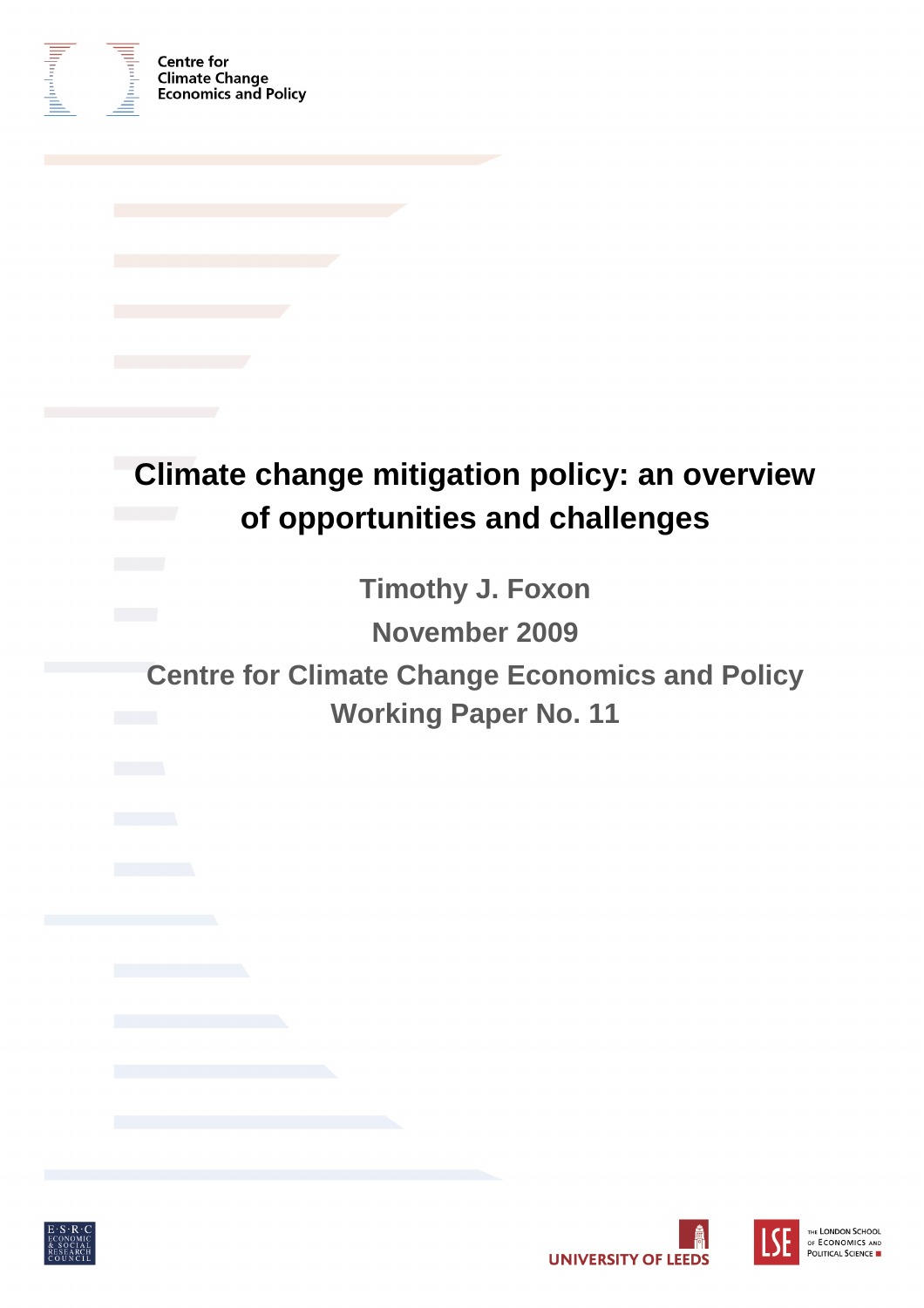**The Centre for Climate Change Economics and Policy (CCCEP)** was established by the University of Leeds and the London School of Economics and Political Science in 2008 to advance public and private action on climate change through innovative, rigorous research. The Centre is funded by the UK Economic and Social Research Council and has five inter-linked research programmes:

- 1. Developing climate science and economics
- 2. Climate change governance for a new global deal
- 3. Adaptation to climate change and human development
- 4. Governments, markets and climate change mitigation
- 5. The Munich Re Programme Evaluating the economics of climate risks and opportunities in the insurance sector

More information about the Centre for Climate Change Economics and Policy can be found at: http://www.cccep.ac.uk.

This working paper is intended to stimulate discussion within the research community and among users of research, and its content may have been submitted for publication in academic journals. It has been reviewed by at least one internal referee before publication. The views expressed in this paper represent those of the author(s) and do not necessarily represent those of the host institutions or funders.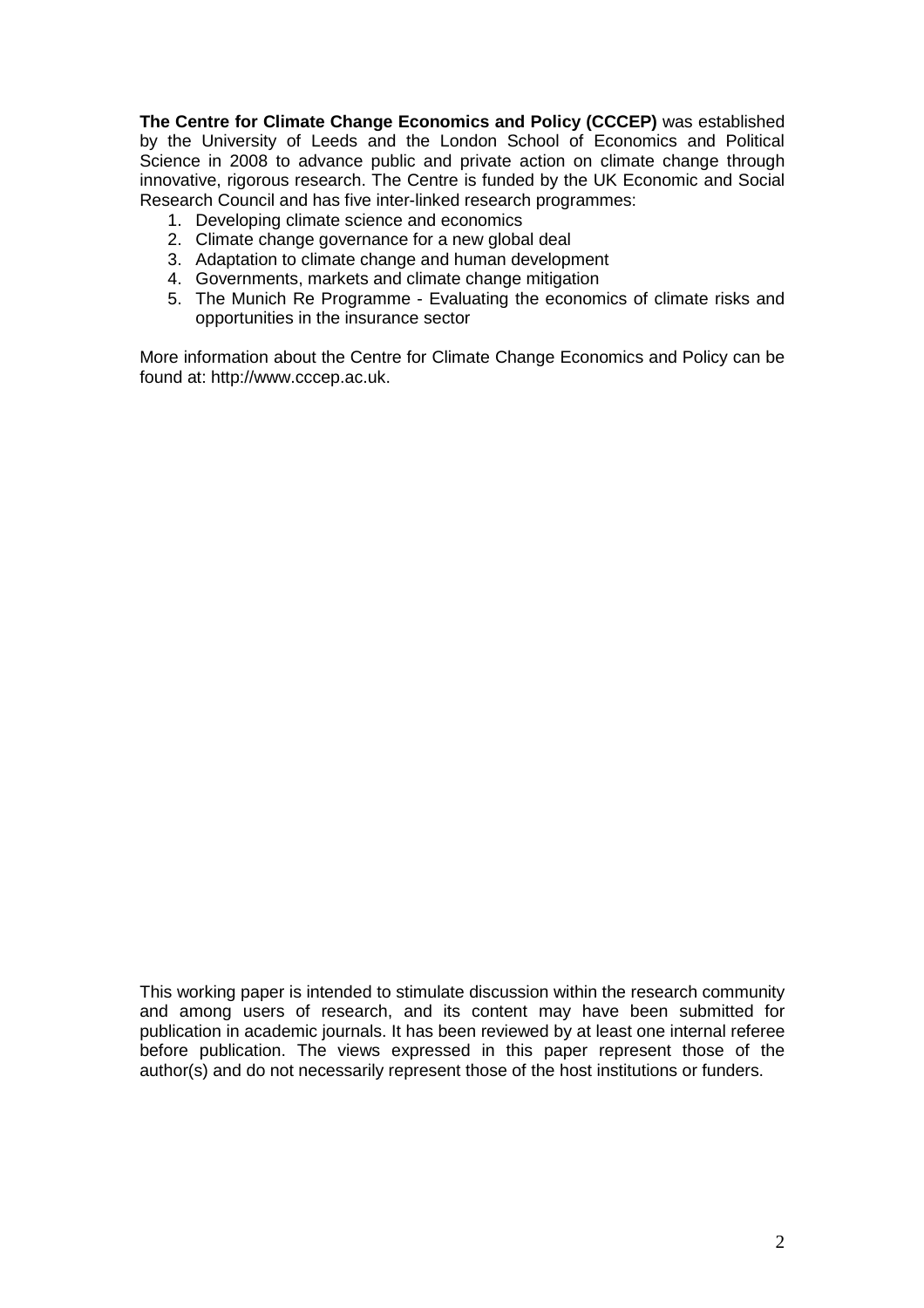## **Climate change mitigation policy: an overview of opportunities and challenges**

Timothy J Foxon,

Sustainability Research Institute, and Centre for Climate Change Economics and Policy, School of Earth and Environment, University of Leeds, Leeds LS2 9JT, U.K. t.j.foxon@leeds.ac.uk

Based on a Chapter for International Year of Planet Earth Book, (Springer Legacy Series, ed. J. Dodson), November 2009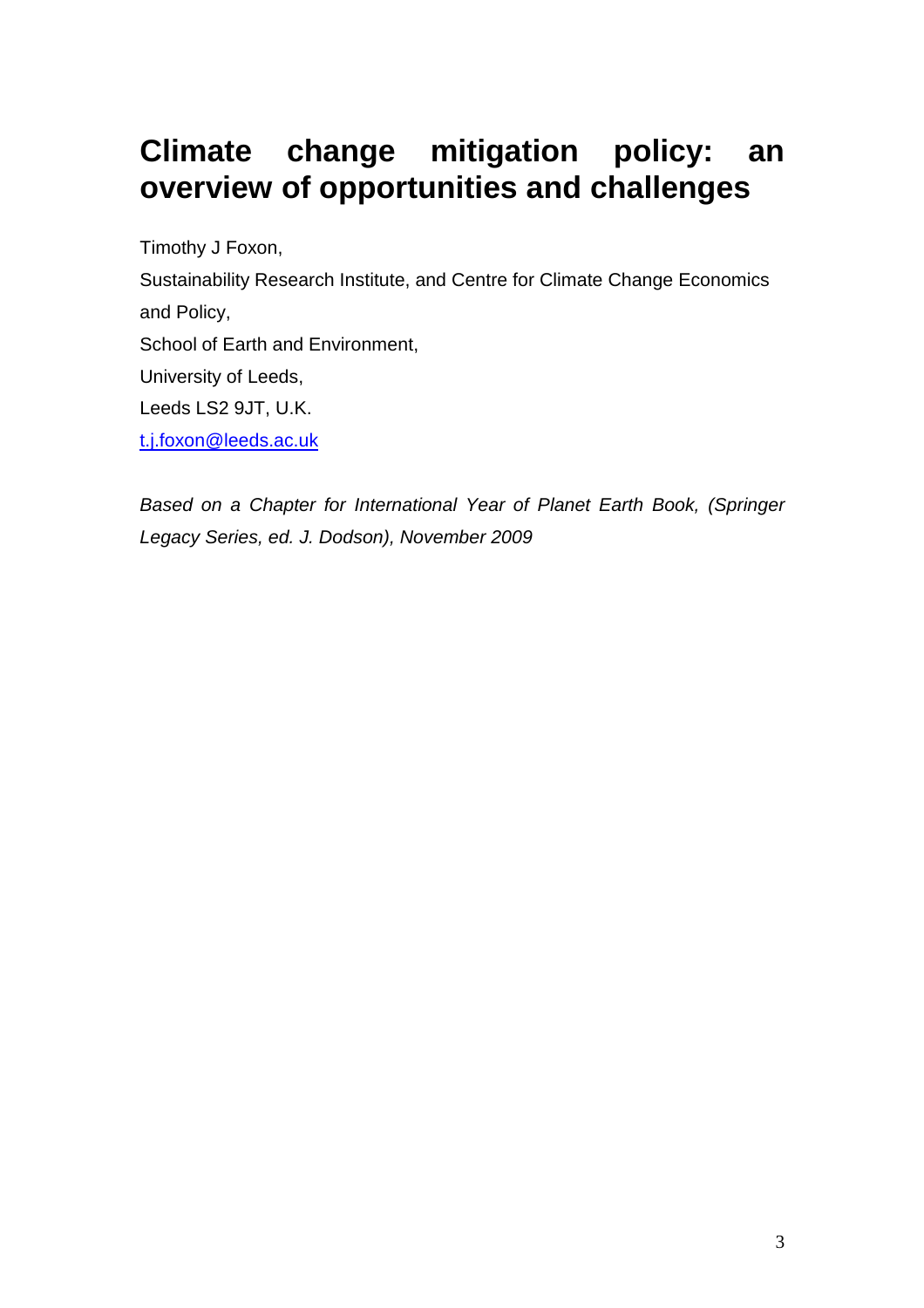### **Abstract**

This paper provides a broad overview of the opportunities and challenges facing global climate change mitigation policy ahead of the UN Climate Change Conference in Copenhagen in December 2009. It begins with a brief review of the technological options for mitigating climate change by reducing, and substituting for, the use of fossil fuels (coal, oil and gas). It then summarises the economic case for climate change mitigation, set out in the 2007 Stern Review. The paper then looks at how the implementation of climate policy measures to meet emissions reduction targets has so far had limited success, with worldwide emissions of greenhouse gases growing by 38% between 1992 and 2007. A critique is then provided of the theoretical framing of current climate policies, arguing that a more integrated, long-term approach may be needed, in order to inform the decisions of economic actors in the face of high levels of risk and uncertainty. New economic ideas are then reviewed which aim to provide a more radical re-framing of the steps needed for a transition to a low carbon economy. These include a 'green fiscal stimulus' or 'green new deal', a focus on reducing emissions upstream at the production end rather than downstream at the consumption end, and challenging the accepted economic growth paradigm. Finally, it is argued that high levels of political will, technological innovation, institutional change, business leadership and citizen engagement will be needed to put the world on a pathway to a sustainable and prosperous low-carbon future.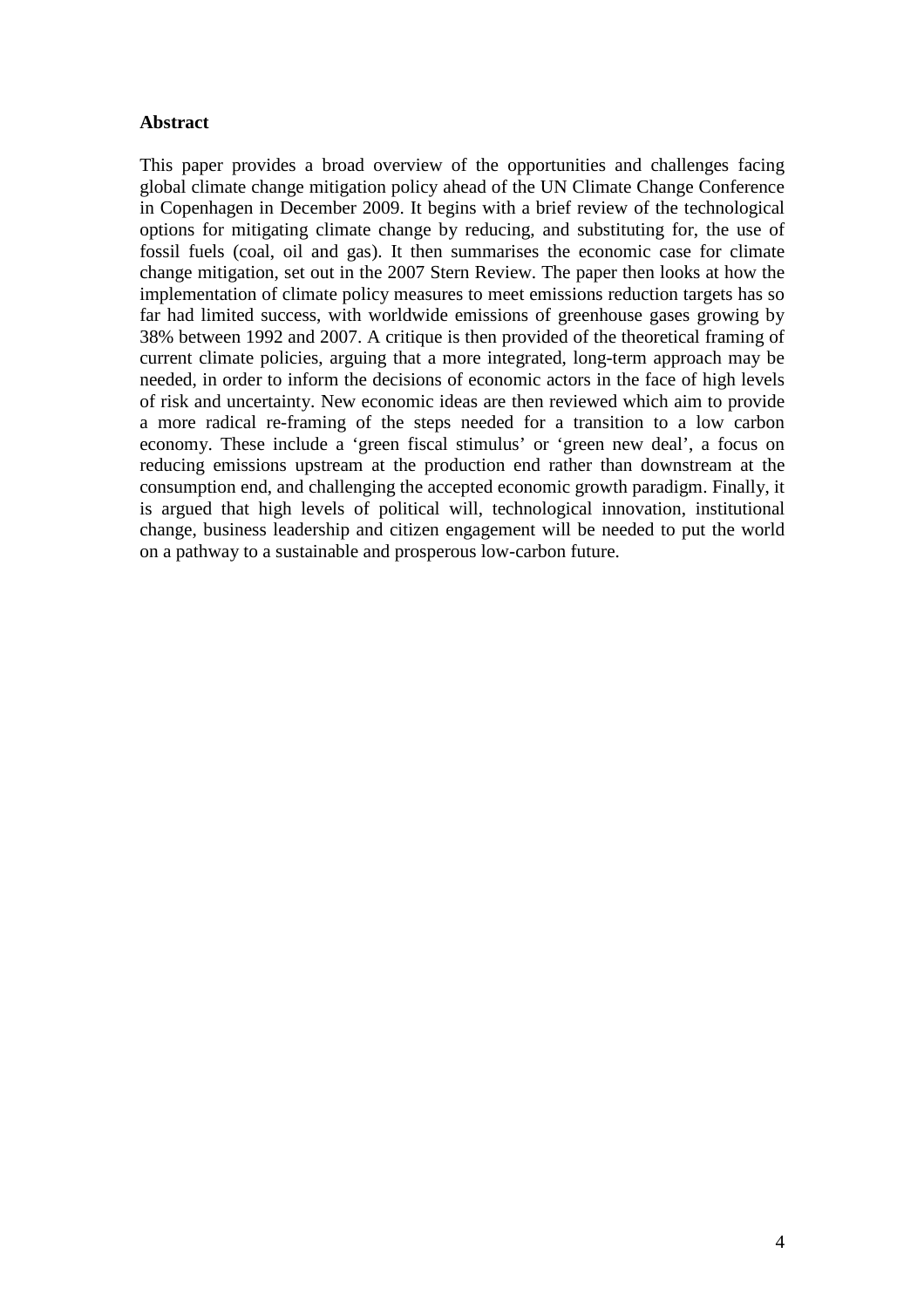#### **1. Introduction**

The increasing scientific evidence of the likely severe impacts and consequences of human-induced climate change is set out in the Fourth Assessment Report of the Intergovernmental Panel on Climate Change (IPCC, 2007). However, the response by national and international policy-makers is struggling to address the global and interconnected nature of the challenge of climate change mitigation, with (at the time of writing) hopes hanging in the balance of achieving a comprehensive and stringent agreement at the Copenhagen Climate Change Conference in December 2009. This paper sets out the main technological, economic and policy responses so far, arguing that, though progress has been made, this has been constrained by the actions of players with vested interests in maintaining current systems, and by ideological commitments to free-market based solutions. The severe challenge of setting the world on a pathway to a low carbon transition, whilst enabling economic development in developing countries, suggests that more radical approaches may be needed to overcome these difficulties.

### **2. Climate change mitigation options**

In summary, rising atmospheric concentrations of carbon dioxide  $(CO<sub>2</sub>)$  and other greenhouse gases (GHG) have resulted from human-induced emissions, particularly from the burning of fossil fuels (coal, oil and gas) for energy, transport and manufacturing uses, and from deforestation and other land use changes. These rising concentrations trap heat in the atmosphere and so alter the energy balance at the earth's surface, leading to rising temperatures, rising sea levels and other physical impacts. These changes lead to feedbacks affecting the energy balance, e.g. cloud cover, and the further emissions of greenhouse gases, such as methane from warming permafrost, that make exact predictions of future levels of warming difficult. Nevertheless, advanced climate systems models predict mean global temperature rises of 1.7-6.4°C by 2100, if past emissions trends continue. This is supported by evidence of a 0.7°C mean temperature rise over the last century, and discernible human influences on temperature increases, melting polar ice and glaciers, and increased frequency of extreme weather events (IPCC, 2007).

The challenge of mitigating the impacts of climate change thus focuses on efforts to reduce human emissions of GHGs from fossil fuel burning, deforestation and land use change. In this paper, we focus on reducing emissions from activities that have largely relied on fossil fuel burning. This is so challenging because these activities have contributed to the large increase in human wellbeing in industrialised countries whilst, because of increasing returns to the adoption of technologies and associated institutional rule systems, human societies are now 'locked-in' to these high carbon systems (Unruh, 2000). To avoid the worst impacts of climate change whilst maintaining and enhancing human wellbeing requires a transition to a low carbon development path.

A low carbon path will require the adoption of a range of energy efficiency improvements in delivery of energy services for households, businesses and transport, and the further development and adoption of a range of low carbon energy supply technologies. These are likely to include a number of renewable sources of electricity and heat generation, such as wind power, solar photovoltaics, solar thermal electric power, sustainably sourced biomass, wave and tidal power, as well as next generation nuclear power, and carbon capture and storage (CCS) from coal and gas-fired electricity generation plants. Rather than a single 'silver bullet' technological solution,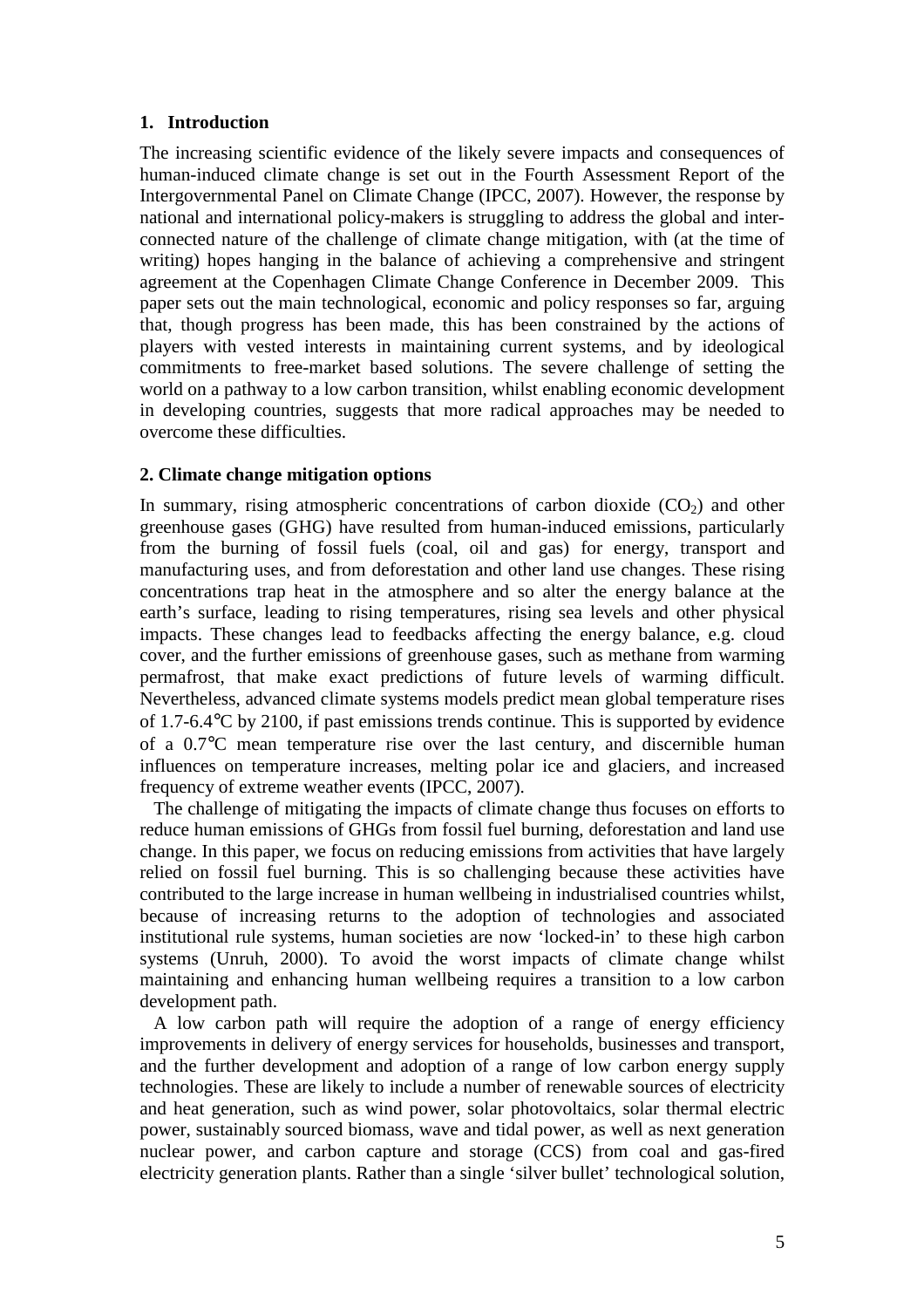a large number of mitigation 'wedges' from the large-scale deployment of many or all of these technologies are likely to be needed to achieve significant levels of emissions reductions by 2050 (Pacala and Socolow, 2004). The International Energy Agency has examined scenarios for reducing global  $CO<sub>2</sub>$  emissions by 50% to below 20 Gt  $CO<sub>2</sub>$  by 2050, identifying the wedges needed relative to a 'business-as-usual' emissions trajectory (IEA, 2008). They confirm that significant mitigation wedges would be needed from the power generation, transport, industry and buildings sectors, each of which would require contributions from a number of low-carbon technology options (see Figure 1). The implementation of many of these options will give rise to huge technical and political challenges, with advocates both in favour and against particular technological solutions (e.g. Romm, 2006; Mackay, 2009; Giddens, 2009).



*Figure 1. Mitigation wedges for IEA 'Blue Map' mitigation scenario (based on IEA, 2008)*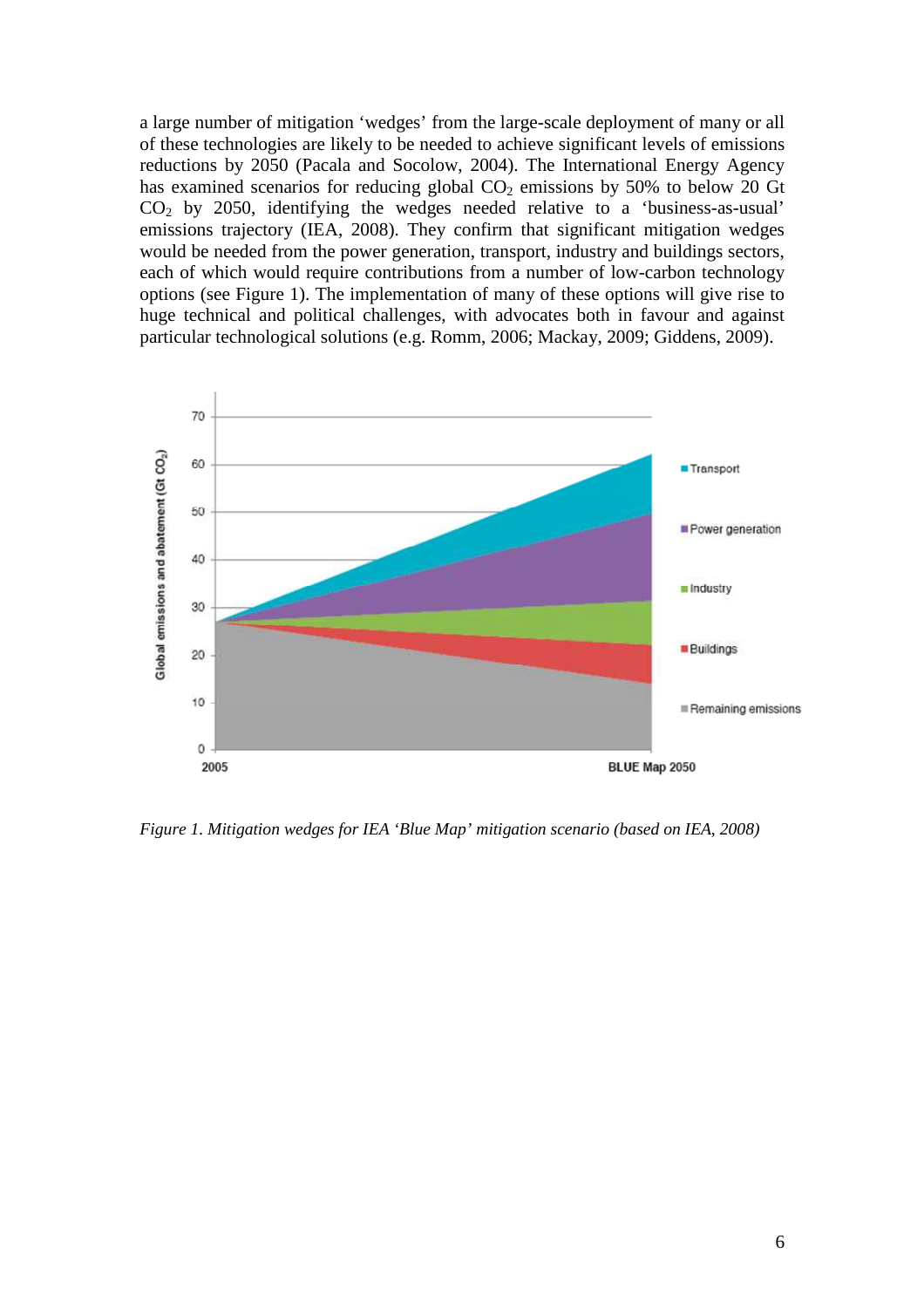#### **3. Economic case for climate change mitigation**

In order to inform action on climate change, in 2006, the UK Government commissioned Sir Nicholas Stern, former Chief Economist at the World Bank, to review the economics of climate change. The resulting Stern Review (Stern, 2007) laid out the economic case for government action, arguing that climate change represents the "greatest market failure the world has ever seen".

However, as Stern recognised, the economic case on its own is unlikely to stimulate action to mitigate climate change, as there are social and ethical issues that also need to be addressed. Climate change results from the *externality* associated with greenhouse gas (GHG) emissions, i.e. costs that are not paid by those who create the emissions. It has a number of features that distinguish it from other social and environmental problems:

- Mitigating climate change is a global public good (i.e. the benefits of mitigation accrue to everyone on the planet and can not be bought by any individual at the expense of others);
- Impacts are long-term and persistent;
- Uncertainties and risks are pervasive; and
- Risk of major, irreversible change with non-marginal economic effects.

Hence, questions arise of equitable sharing of the responsibility for past emissions and the costs of achieving a low-carbon transition, both between richer and poorer countries and between present and future generations. The above features also imply that some standard tools of economic analysis, such as cost-benefit analysis, are limited in their usefulness, since they assume only marginal changes. The issue of the appropriate rate for discounting future costs and benefits also proved to be controversial, with Stern and colleagues arguing that standard treatments of discounting are inappropriate for comparing potential future mitigation pathways (Dietz et al., 2007).

Whilst not undertaking a single global cost-benefit analysis to calculate the optimal level of climate change mitigation, Stern used a number of different economic tools to perform separate calculation of costs and benefits. This approach has been criticised both by neo-classical economists for a lack of rigour (Nordhaus, 2008) and by ecological economists for still retaining a number of debatable assumptions (Spash, 2008). To calculate the economic costs of climate change impacts, Stern used simple 'integrated assessment models', giving equal weight to impacts in poorer countries and on future generations. These models include impacts for which there is a 'market' value, such as agriculture and food supplies, due to changes in crop patterns, energy use, due to additional cooling requirements, and coastal zones, e.g. impacts on fisheries; 'non-market' impacts, including impacts on human health, e.g. increased prevalence of diseases and impacts on natural ecosystems; and 'system change' impacts, such as higher levels of conflict and migration. Stern argued that the likely annual social and economics costs of the impacts of climate change would be in the range 5-20% of global GDP, now and forever.

In order to calculate the economic costs of climate change mitigation, Stern used both 'bottom-up' and 'top-down' models. Bottom-up economic analyses incorporate a range of low-carbon technological options, and assume that the costs of these options fall with their implementation as a result of learning effects and economies of scale (IEA, 2000). They then calculate the costs of a low-carbon pathway, compared to the costs of a 'business-as-usual' pathway, with little or no consideration of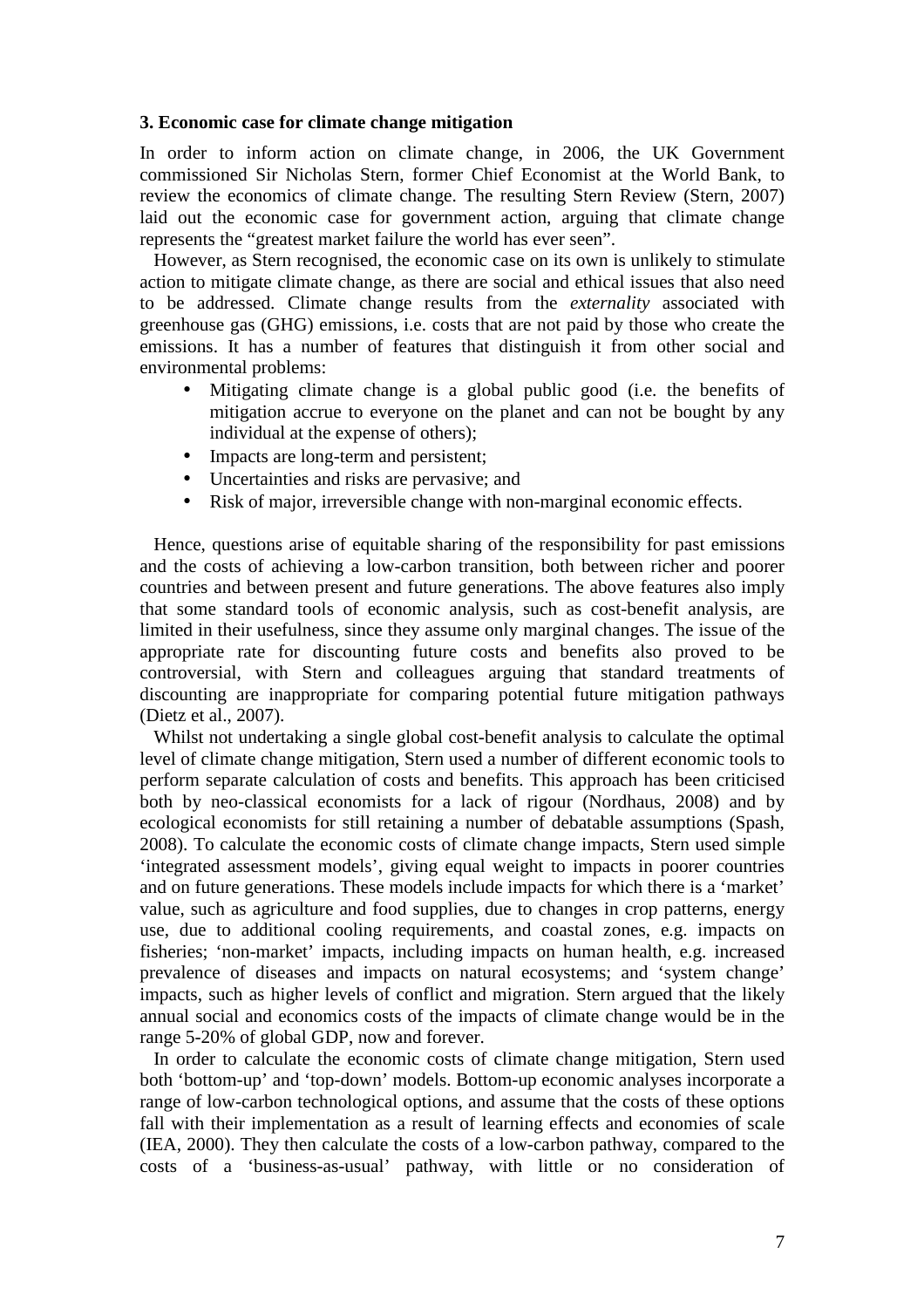macroeconomic factors. Bottom-up modelling by Prof. Dennis Anderson for the Stern Review calculated that, to reduce global emissions by 33% to 18 GtCO2e by 2050, the addition annual cost of following this low-carbon pathway would rise from \$134bn in 2015 to \$930bn in 2050. Assuming continuing high levels of economic growth over this period, this would imply that the costs of mitigation would be equal to 1% of global GDP by 2050. Top-down economic analysis uses macroeconomic models of the global economy, with a relatively small number of regions and economic sectors. These models incorporate the implications of changes in investment patterns on wider economic activity and most, but not all, models assume a 'general equilibrium' framework. They calculate that stabilisation of GHG concentrations at 450-550 ppm CO2e (carbon dioxide equivalent) implies mitigation costs of 1-2% of global GDP per year by 2050. Hence, both bottom-up technologyrich and top-down macroeconomic modelling suggest that the annual costs of climate change mitigation would be around 1-2% of global GDP by 2050. On this basis, Stern concluded that there is a strong economic case for undertaking mitigation, as the costs are likely to be much lower than the costs of the impacts of climate change. Stern argued that governments should aim to stabilise greenhouse gas (GHG) levels in the atmosphere at between 450 and 550 ppm  $CO<sub>2</sub>$  equivalent. A review for the Australian Government in 2007 by eminent economist Ross Garnaut came to similar conclusions (Garnaut, 2007).

Stern (2007) identified three complementary policy areas as necessary to deliver timely, effective and economically efficient climate change mitigation:

- carbon pricing, through taxes or tradable permit schemes;
- increasing support for R&D, demonstration projects and early stage commercialisation of clean technologies; and
- measures to overcome institutional and other non-market barriers to deployment of energy efficiency and low carbon measures.

Based on the scale of low carbon R&D and deployment needed, Stern recommended that deployment incentives for low-emission technologies should increase two to five times globally from current levels of \$33bn to reach \$65-150bn, and that global public energy R&D funding should double, to around \$20bn, for the development of a diverse portfolio of technologies. This level of support is needed to bridge the gap between the current high costs of many low carbon options and the current high carbon alternatives. The deployment support would enable the low carbon options to benefit from learning, scale and adaptation effects, so reducing their unit costs. These effects are usually analysed in the form of learning or experience curves (IEA, 2000). Analysis of past cost reductions for energy technologies has typically shown empirical learning rates of 10-25%, meaning that a 10-25% reduction in unit costs results from a doubling of cumulative deployment (Macdonald and Schrattenholzer, 2001). Hence, as shown in Figure 2, early deployment support would be expected to reduce the cost of low carbon options, so that they would become cost competitive with current technologies, under the general support of a carbon price, provided by a carbon tax or trading scheme.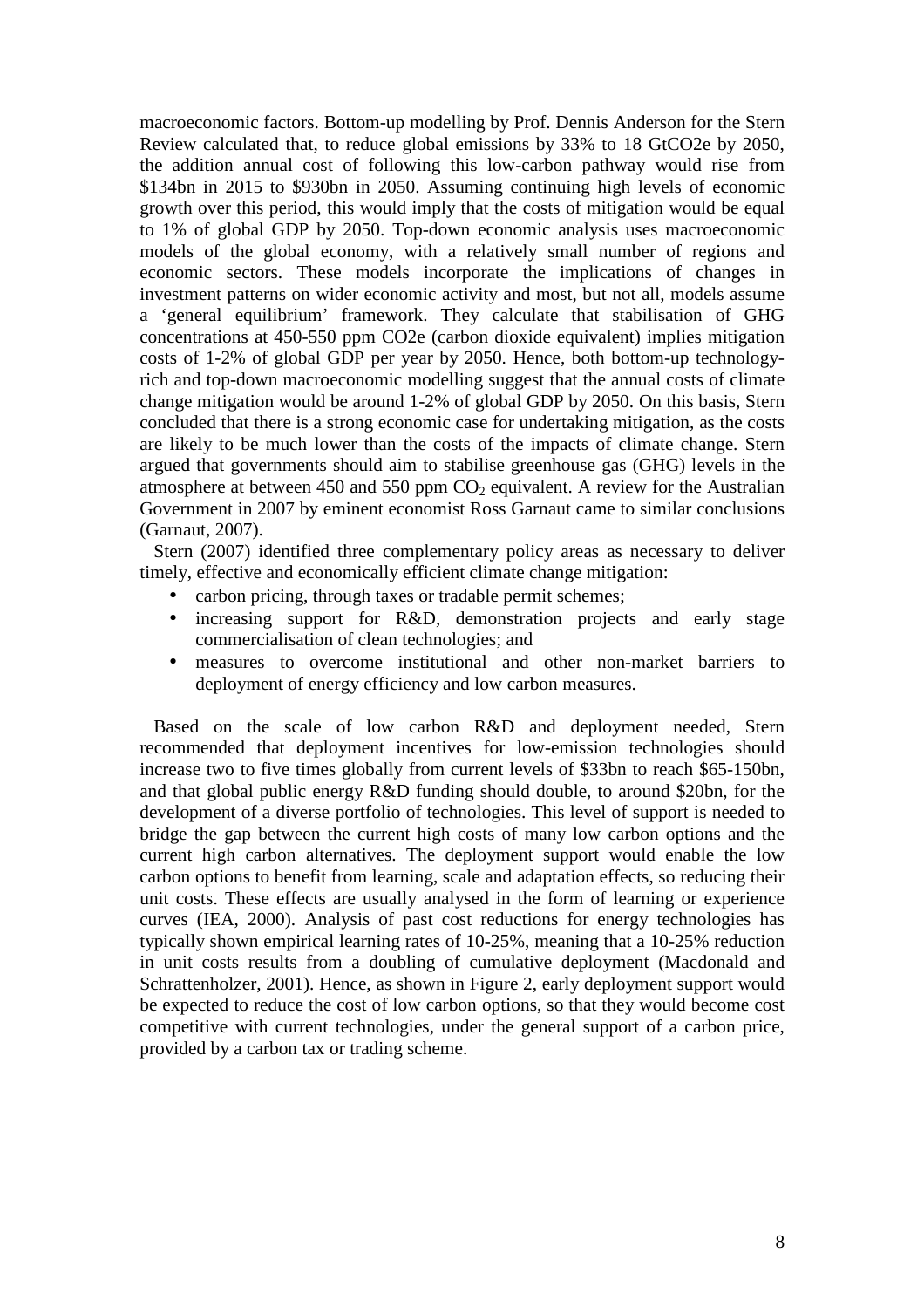

*Figure 2. Interaction between carbon pricing and deployment support (based on Stern, 2007)* 

## **4. Implementation of climate policy measures**

The first internationally agreed targets for climate change mitigation were those set by the 1997 Kyoto Protocol to the United Nations Framework Convention on Climate Change (UNFCCC). The Kyoto Protocol set targets for industrialised countries only to achieve an average 5% reduction in GHG emissions by 2008-12, relative to 1990 levels. The Protocol came into force in 2005, with ratification by the Russian government, following that of all other industrialised countries, except the U.S.A. and Australia\* . Some countries, including the UK and Germany, are on track to meet their Kyoto targets, at least partly due to the side effects of non-climate-related policies, such as the dash for gas-fired electricity generation in the UK following liberalisation of electricity markets. However, many other countries, including Canada and Spain, are highly unlikely to achieve their Kyoto targets, and, overall, worldwide GHG emissions grew by 38% between 1992 and 2007.

The Kyoto Protocol also provided for carbon emissions trading between governments and by firms, designed to stimulate the lowest-cost emissions reductions which could then be traded within overall caps. The European Emissions Trading Scheme, which began operation in 2005, followed this cap-and-trade approach in order to help the EU meet its target of 8% reduction in emissions by 2008-12 from 1990 levels. This covers emissions from power generation and energy-intensive industries totalling around 40% of total EU emissions. The Waxman-Markey Bill, which was passed by the U.S. House of Representatives in June 2009, but (at the time of writing) had yet to be agreed by the U.S. Senate, would set up a similar cap-andtrade for the U.S. to achieve emissions reductions of 17% by 2020 and 83% by 2050, relative to 2005 levels.

 $\overline{a}$ 

<sup>\*</sup> Australia later ratified the protocol in 2007.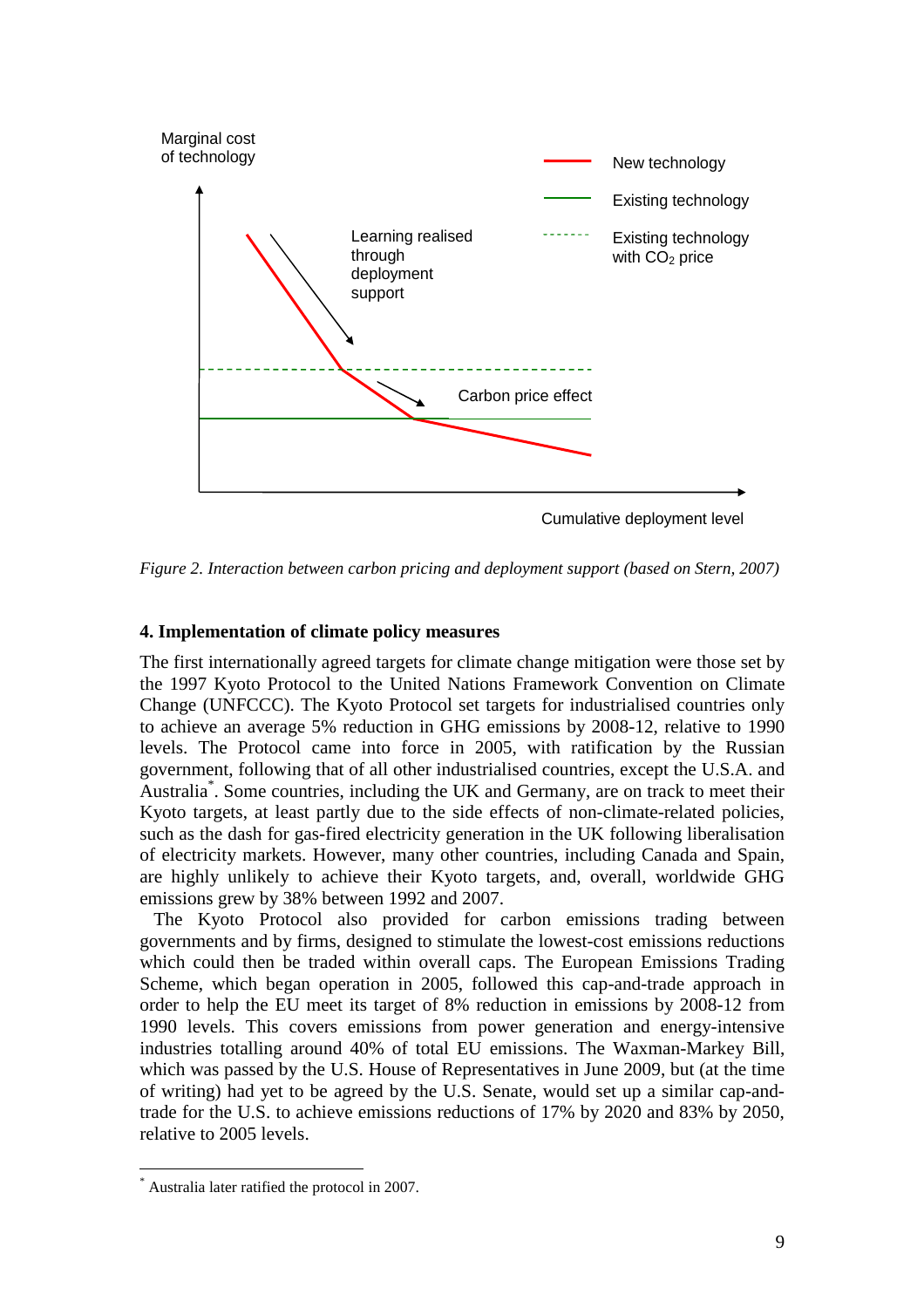The policy areas identified by Stern are beginning to be reflected in policies of the European Union member states. These are seen as forming part of a "new, green industrial revolution" (Milliband, 2007; Barroso, 2007). Such calls have recently been echoed by the new US Secretary of Energy (Chu, 2009). In December 2008, the European Council of Ministers agreed on an Energy and Climate Policy package, both for domestic action and as a basis for negotiation at the Copenhagen meeting. This package aims to address environmental targets, whilst, at the same time, contributing to ensuring security of energy supply for EU countries. The main aims of this package are to achieve by 2020:

- a 20% reduction in carbon emissions, with a promise of a 30% reduction in carbon emissions by 2020, if there is an international agreement at the COP15 meeting in Copenhagen;
- 20% of final energy from renewables; and
- a 20% improvement in energy efficiency.

In July 2009, the Major Economies Forum, including China, India, Brazil and the G8 countries, recognised that, to avoid the most serious impacts, the increase in global average temperature above pre-industrial levels ought not to exceed 2°C. This is likely to require atmospheric concentrations of greenhouse gases to stabilise below  $400$  ppm CO<sub>2</sub> equiv (Meinshausen, 2006; Anderson and Bows, 2008). Even for a very small chance of exceeding 4°C rise by 2100, global emissions need to peak by 2016 and then reduce by around 3% per year to 2100 (Committee on Climate Change, 2008). This implies global GHG emissions will need to be reduced by 50% by 2050, from current 40 GtCO2e to 20-24 GtCO2e by 2050. Assuming fair allocation of these emissions amongst 9 billion people by 2050, this implies a share of 2.1 to 2.6 tCO2e per person. Hence, if these emissions are shared equitably between countries, this implies that at least 80% reductions are required by industrialised countries. Emissions reductions of these orders of magnitude will require dramatic transformation of systems of production and consumption, involving different possible transition pathways to low carbon power generation, transport and energy use systems (Foxon et al., 2009). The UK government has committed itself to a legallybinding target of reducing its GHG emissions by 80% by 2050, from 1990 levels, with a new institution, an expert-led Committee on Climate Change to recommend 5 yearly budgets to put the UK on track to achieving this target (Committee on Climate Change, 2008, 2009). Other members of the G20 group of major economies, including the U.S., are considering bringing in similar legally-binding targets.

The main policy instruments to achieve these targets being applied in European and other industrialised countries are Emissions Trading Schemes (ETS), and R&D and price-support measures for deployment of new renewable and other low-carbon energy technologies. As well as stimulating the deployment of existing low-carbon technologies and processes, these measures are intended to promote innovation and rapid take-up of low-carbon alternatives, such as wind power, solar photovoltaics, nuclear power, and carbon capture and storage (CCS), which are currently more expensive than the dominant alternatives of using coal and gas for electricity generation. Complementary measures to improve the building stock, in order to reduce the heat demand by homes and businesses, have received more attention in some countries, such as Germany, than others, such as the UK.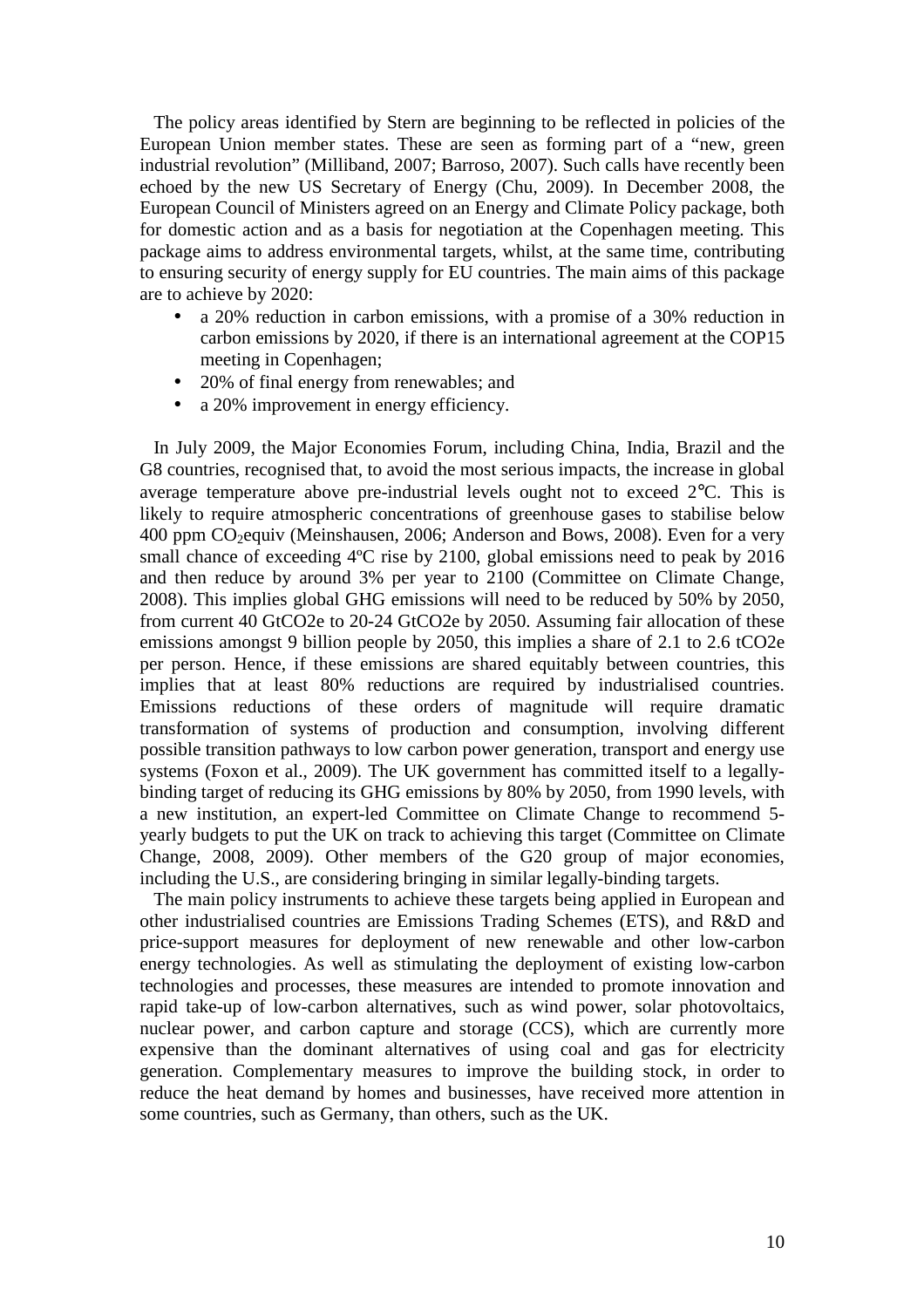## **5. Critique of current policy approaches**

Unfortunately, as described above, current policy measures have so far had relatively little success in stimulating emissions reductions. Indeed, it is notable that the 2008- 09 economic recession has led to more rapid, though temporary, emissions reductions (Bowen et al., 2009b). We argue that this lack of success is at least partially the result of the theoretical framing of current climate policies, which draw on a range of theoretical approaches. This leads to potential inconsistencies and arguably forms an inadequate basis for addressing long-term environmental problems, in which actors need to make decisions in the face of high levels of risk and uncertainty, both in relation to outcomes of current actions and the potential for the development of alternatives. Table 1 outlines the main policy measures and their underlying framing.

| <b>Policy area</b>   | <b>Theoretical</b> | <b>Example policy</b> | <b>Example target</b> |
|----------------------|--------------------|-----------------------|-----------------------|
|                      | framing            |                       |                       |
| Carbon pricing       | Neo-classical      | <b>EU</b> Emissions   | 21% reduction in      |
|                      | economic theory    | <b>Trading Scheme</b> | <b>EU ETS</b> sector  |
|                      |                    |                       | emissions by 2020     |
|                      |                    |                       | (compared to 2005)    |
| Support for R&D,     | (Neo-classical)    | Feed-in tariffs for   | 20% share of final    |
| demonstration        | innovation theory/ | renewable energy      | energy from           |
| projects and early   | (evolutionary)     | technologies in       | renewables by         |
| commercialisation of | innovation         | many EU countries     | 2020                  |
| clean technologies   | systems theory     |                       |                       |
| Overcoming           | Institutional and  | Fiscal, regulatory    | 20% reduction in      |
| institutional and    | behavioural        | or information        | energy                |
| non-market barriers  | economics          | incentives to take-   | consumption by        |
| to deployment        |                    | up (cost effective)   | 2020                  |
|                      |                    | energy efficiency     |                       |
|                      |                    | improvements          |                       |

## *Table 1. Framing of current climate change mitigation policies*

As can be seen from the Table, these measures focus largely on the important issue of reducing emissions from energy supply and energy-intensive industries, which are within the scope of the EU Emissions Trading Scheme. There is relatively little focus on wider systems of production and consumption, to stimulate a more general greening of these systems by creating space and incentives for eco-innovators and greening of markets. Whilst markets in tradable carbon permits are likely to have an important role to play, it may be argued that the wider greening of markets and other incentives to promote wide and deep low-carbon innovation are more important to achieving a long-run transition to a low carbon economy (Andersen and Foxon, 2009).

The rationale for carbon pricing comes from environmental economics. Here, a 'market failure' is identified in relation to the existence of negative *environmental externalities,* i.e. environmental by-products of consuming or producing activities that affect third parties but are not reflected in market transactions and prices (Pigou, 1932). In this case, the emissions of  $CO<sub>2</sub>$  and other greenhouse gases from energy production and other industrial activities has historically been the unpriced externality. Arguably the simplest way to price carbon emissions would be to impose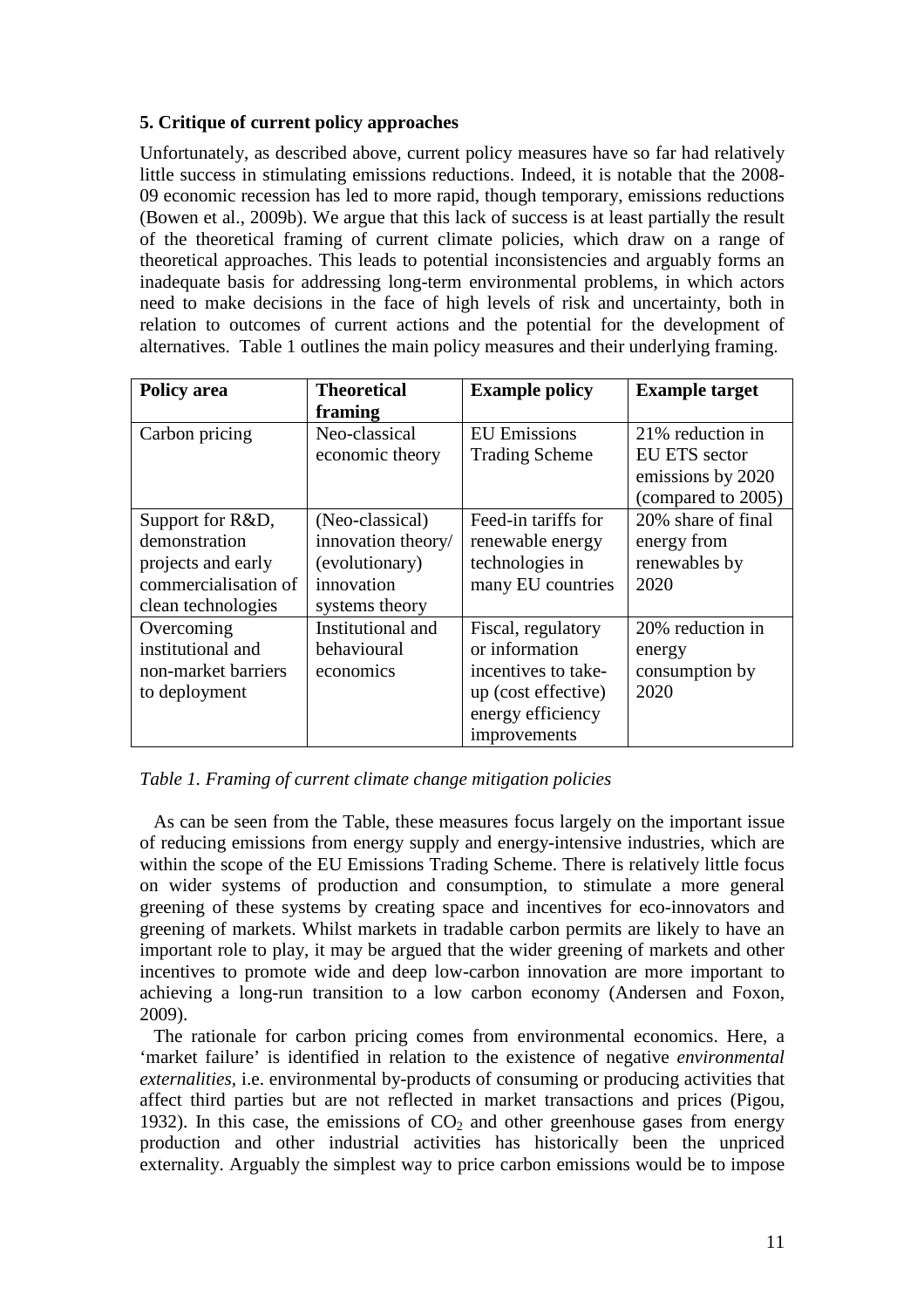a carbon tax on activities leading to emissions. However, taxes tend to be politically highly unpopular and there are concerns about the threat to international competitiveness of industries faced with taxes, especially if there is the potential for firms to relocate production to countries without a carbon tax (so-called 'carbon leakage'). Efforts to introduce a European carbon tax in the early 1990s failed to gather enough political support to be enacted.

The alternative pricing mechanism is to impose an emissions trading scheme. Following the success of an emissions trading scheme in the U.S. to reduce emissions of sulphur dioxide from coal-fired power stations and other industrial firms, the legal basis for emissions trading was agreed in the 1997 Kyoto Protocol, which set carbon emissions reduction targets for industrialised countries. The European Union subsequently agreed a carbon Emissions Trading Scheme (ETS), which began with a first period in 2005 to 2007, to enable learning, followed by a second period covering 2008 to 2012, to coincide with the commitment period under the Kyoto Protocol. As part of the Climate Policy package agreed in December 2008, the EU agreed that the third phase of the ETS would run from 2013 to 2020. The ETS is a 'cap-and-trade' system, setting an overall emissions cap for firms included in the scheme, with permits tradable between firms that are likely to exceed their allocation and firms that have spare credits. The economic rationale is that this enables the system to find the least-cost reduction opportunities. The political and competitiveness concerns were also eased by having a high proportion of free allocation of permits to firms. However, the environmental effectiveness of the scheme is determined by the level of the overall cap. In Phase One of the EU ETS, the cap set by the sum of the national allocations was too high to require emissions reductions much beyond business-asusual, leading to a collapse in the price of permits in early 2007. The free allocation of permits also led to 'windfall' profits for electricity companies, who were given permits for free, but received the benefits of the permit prices being included in electricity costs to consumers. For Phase Two, the European Commission required countries to impose stronger caps, though the permit price began to fall again in late 2008, as a result of reductions in energy demand due to the economic recession. In Phase Three, the allocation of permits will increasingly move from free allocation to auctioning, though one of the concessions to the East European coal industry was that it should continue to receive a proportion of free allowances. Though the new agreement for Phase Three from 2013 to 2020 gives a certain level of certainty to firms that there will be a carbon price in this period, no mechanism was agreed for setting a floor or ceiling to the carbon price. This uncertainty in the level of the carbon price means that, on its own, it is unlikely to stimulate significant levels of investment leading to innovation in low-carbon technologies and processes. Thus, a carbon price is a necessary but not sufficient driver of low-carbon innovation (since without a carbon price, the economic 'benefit' of unpriced emissions to firms would be likely to override any positive incentives for low-carbon innovation.) The plan to introduce a similar carbon trading scheme in the U.S. under the Waxman-Markey Bill looks set to reproduce many of the same advantages and drawbacks of the EU scheme.

The rationale for increasing support for R&D, demonstration projects and early stage commercialisation of clean technologies comes from innovation theory (Foxon, 2003). The economic rationale is that, since new knowledge is often easy to copy, innovators cannot always appropriate the full benefits of their investment in knowledge creation, and so private firms may lack the incentives necessary to undertake socially efficient levels of innovative activity. In addition, historical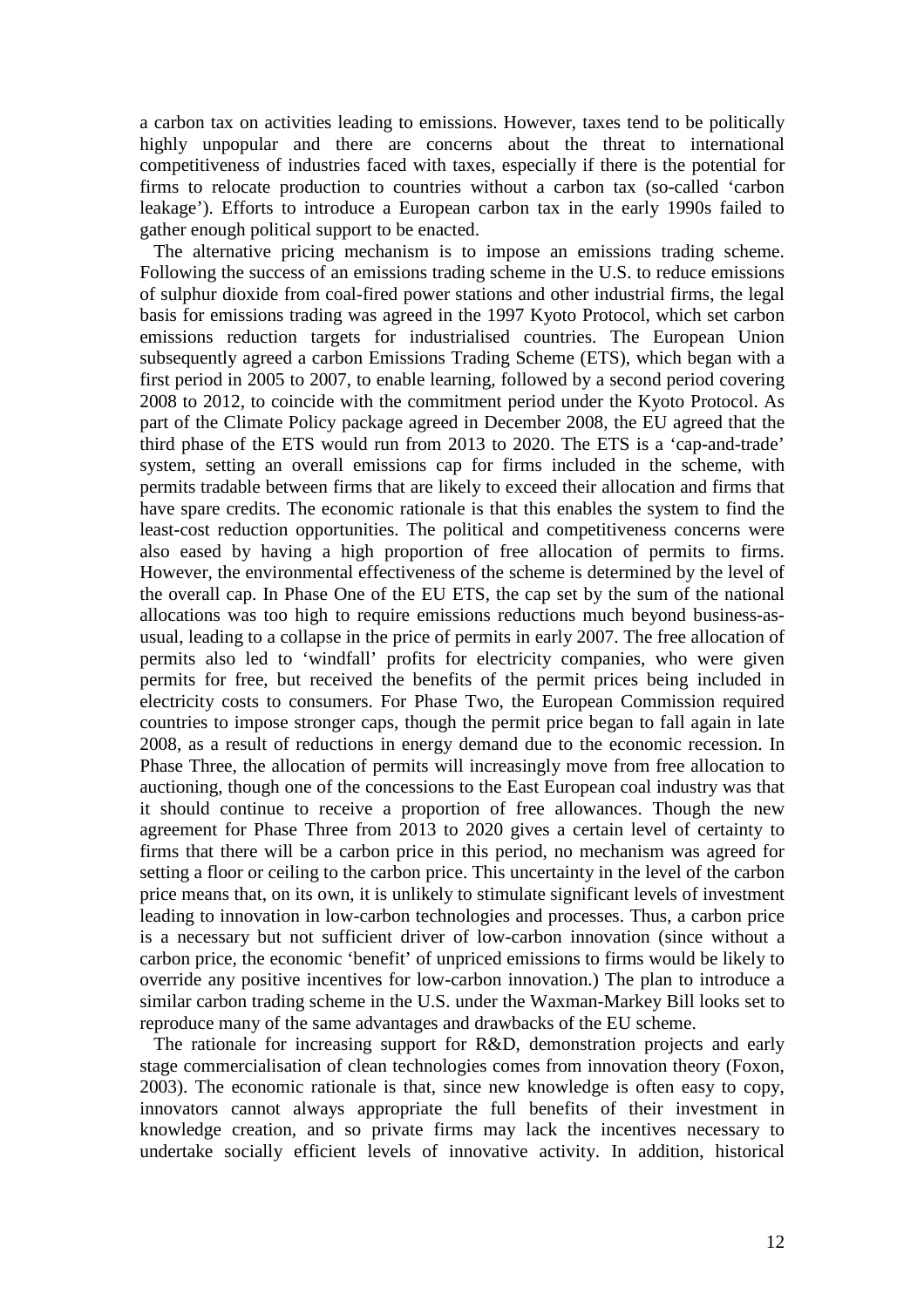evidence shows that the costs of new technologies typically reduce along learning curves as they are introduced into the market.

The rationale for measures to overcome institutional and other non-market barriers to deployment comes mainly from institutional and behavioural economics. It is observed that firms and consumers do not act as purely rational economic agents, but their behavioural is influenced by the social and institutional context in which they act. The factors that prevent purely rational behaviour are often referred to as barriers, but they reflect these more complex drivers of behavioural change. For example, it is observed that many energy efficiency opportunities, such as installing wall or loft insulation, are not taken up, despite the fact that the initial capital costs would be quickly paid back by reduced energy bills, implying that they would be taken up by economically rational actors. In this case, the barriers could relate to the persistence of individuals' 'habits' preventing change, such as the behavioural predisposition to consider capital and running costs separately (Marechal, 2009), or to the fact that culturally embedded patterns of behaviour are slow to change (Nye et al., 2009). Similarly, firms may not invest in potentially economic low-carbon innovation opportunities, because these conflict with existing routines that firms follow based on their historical experiences (Unruh, 2000).

Thus, it is noticeable that the rationales for the different types of mitigation policy instrument come from different areas of economic theory. In particular, there is an absence of a holistic framework for understanding how these different areas could come together to achieve a transition to a low-carbon economy. Of course, it could be argued that such a piecemeal approach is the only pragmatic possibility. However, the relatively slow pace of mitigation achieved so far, and the difficulties in reaching agreement at the 2009 Copenhagen Climate Conference on anything like the emissions reduction levels that the climate science says would be necessary to limit global temperature rises to the 2°C target, suggest that a more radical re-framing of the problem may be necessary.

#### **6. New economic thinking for climate change mitigation**

Whilst most observers agree that some mechanism to price carbon emissions, either through a carbon tax or a cap-and-trade emissions scheme, is a necessary component of a climate change mitigation policy package, some have argued recently that more radical measures are likely to be needed to stimulate a global transition to a lowcarbon economy. This would require global GHG emissions to peak within the next 10 years and then reduce by around 4% per annum. In order to enable economic development in developing countries, these countries would be required to decouple their rate of emissions increase from continued economic growth, so that rich and poor countries would equalise their emissions at around 2 tonnes of  $CO<sub>2</sub>$  equivalent per person by 2050. Debates centre on whether this can be achieved by a strengthening of the three existing types of policy instrument, or whether a more radical re-framing is necessary to achieve a more coherent policy mix. Amongst the approaches being discussed are a 'green fiscal stimulus' or 'green new deal', a focus on reducing emissions upstream at the production end rather than downstream at the consumption end, and challenging the accepted economic growth paradigm.

The 2008-09 global economic crisis has created additional difficulties in moving towards a low carbon economy, particularly in relation to whether the levels of private investment funding needed will be available. However, it has also been argued by some that this represents an opportunity for simultaneously addressing economic and environmental concerns. Most industrialised and rapidly developing countries have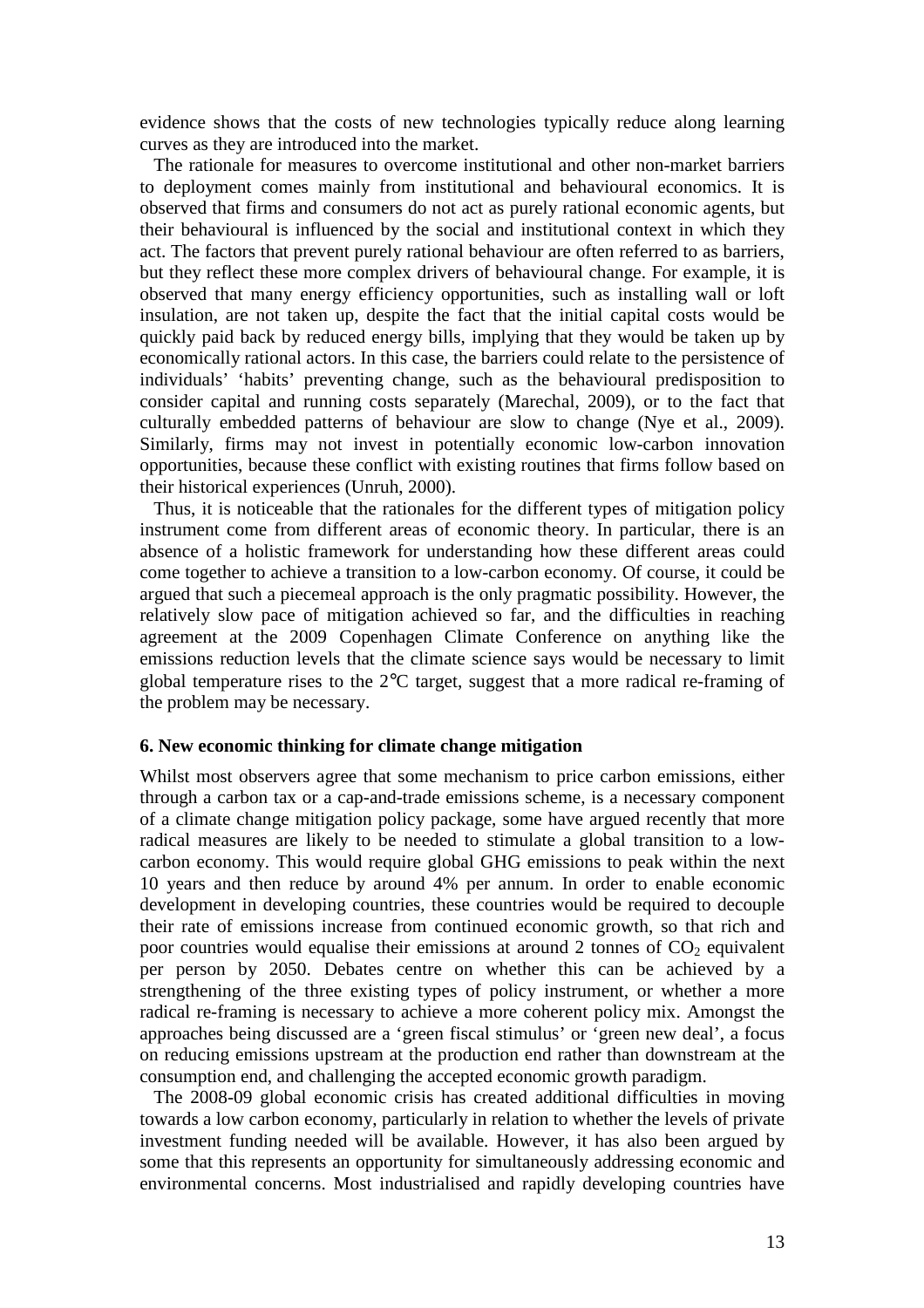adopted a public fiscal stimulus package, parts of which are focussed on investment in green technologies and infrastructure. For example, South Korea is focussing around 80% of its overall fiscal stimulus on green technology and manufacturing, China is investing heavily in the installation of large wind farms and solar photovoltaics, and the U.S. is supporting the renewal of its electricity grid and moves towards a 'smart grid' that would enable more intelligent management of demand and integration of intermittent renewable energy sources. However, these and other countries are also investing in support of old, high carbon industries, such as car manufacturing, without necessarily requiring firms to move more rapidly towards developing low carbon vehicles. Nicholas Stern and colleagues proposed that a 'green fiscal stimulus' (Bowen et al., 2009a) of the order of 0.8% of global GDP, or \$400 billion of extra public spending worldwide on 'green' measures over the next two years would be appropriate.

Others have suggested that a green fiscal stimulus needs to be complemented by a wider range of institutional and regulatory changes to promote a more rapid low carbon transition. This is referred to as a 'Green New Deal', after President Roosevelt's New Deal in the 1930s, which created millions of jobs and helped the U.S. to recover from the Great Depression. As part of its Green Economy Initiative, UNEP (the United Nations Environment Programme), in collaboration with a wide range of international partners and experts, is examining the conditions and requirements for a 'Global Green New Deal' (UNEP, 2009). This builds on a report that it commissioned from the respected environmental economist Edward Barbier which sets out the economic case for action (Barbier, 2009). The three broad objectives proposed in the March 2009 UNEP policy brief are:

- (1) Make a major contribution to reviving the world economy, saving and creating jobs, and protecting vulnerable groups;
- (2) Reduce carbon dependency and ecosystem degradation, putting economies on a path to clean and stable development; and
- (3) Further sustainable and inclusive economic growth, achievement of the Millenium Development Goals, and end extreme poverty by 2015.

UNEP argues that this will require co-ordinated government action in three areas:

- (a) a 'green' fiscal stimulus of the order of 1% of global GDP (\$750 billion) over the next two years, or around a quarter of the total size of the fiscal stimulus packages currently proposed by the G20 countries;
- (b) domestic policy reforms to enable the success of green investment within domestic economies; and
- (c) reforms to international policy architecture and international co-ordination to enable and support national initiatives.

The 'green' stimulus would cover investment in energy efficiency of buildings, greener vehicles and transport infrastructure, renewable energy projects, 'smarter' electricity grids, and more sustainable agriculture and freshwater systems. A range of domestic policy interventions would aim to ensure a "level playing field" to enable the investments in green sectors to take hold and flourish as commercially viable businesses. Reforms to the international policy architecture would aim to provide the framework for a transition towards a more sustainable economic system, including action in the areas of international trade, international aid, a global carbon market, global markets for ecosystem services, development and transfer of technology, and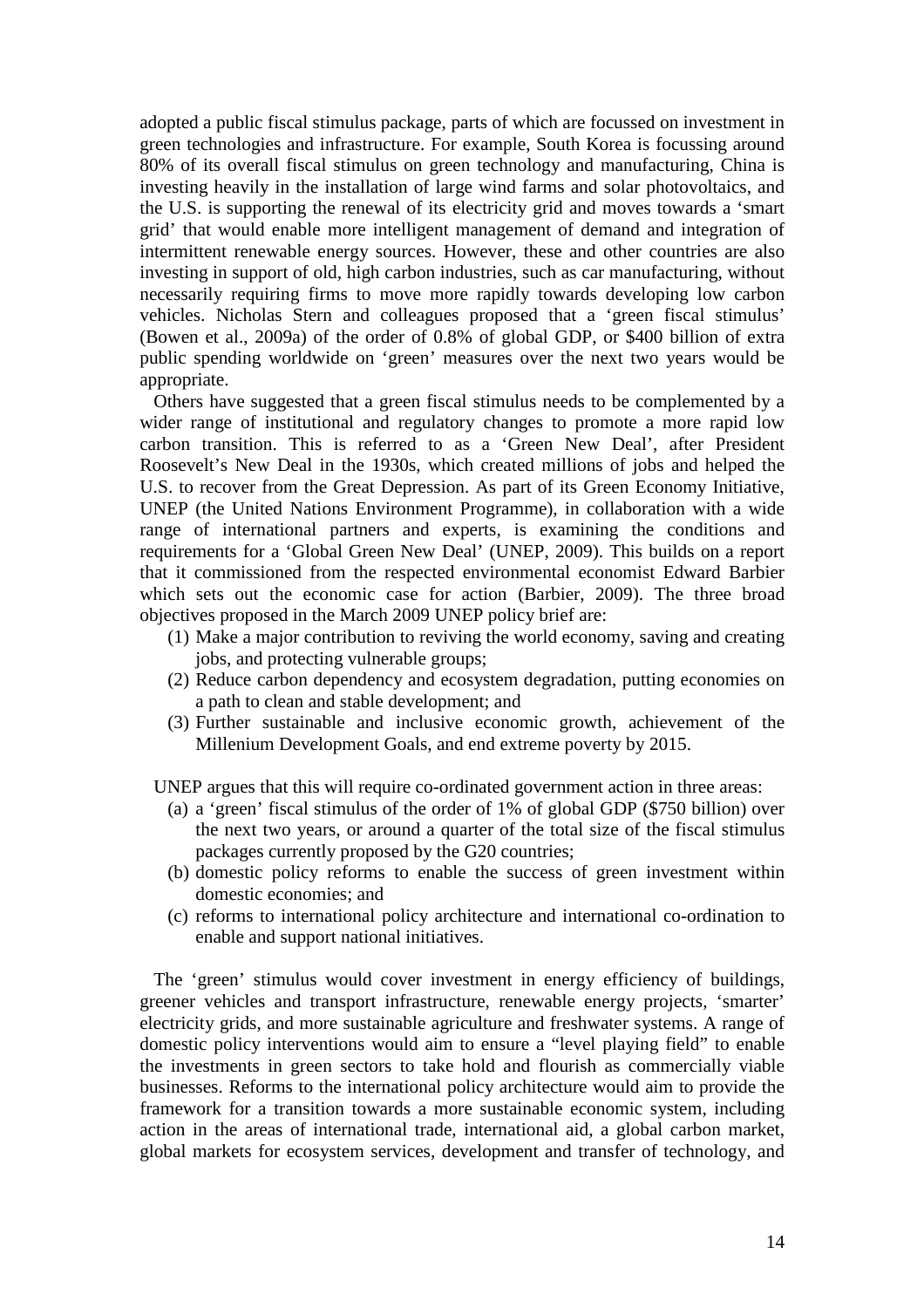further international co-ordination to enable the participation of both industrialised and developing countries in the global Green New Deal initiative.

In July 2008, a group of leading UK economists and environmentalists independently proposed a 'Green New Deal' to tackle the financial, energy and climate crises (Green New Deal Group, 2008). Their programme aims to combine stabilisation in the short term with longer-term restructuring of the financial, taxation and energy systems. They set out an even more radical programme of action, including:

- Executing a bold new vision for a low-carbon energy system making 'every building a power station' through a \$80 billion programme of investment in energy efficiency and local renewable electricity generation;
- Creating and training a 'carbon army' of workers to create the human resources for a vast environmental reconstruction programme;
- Ensuring that fossil fuel prices are high enough to create the economic incentive to drive efficiency and bring alternative fuels to the market, and establishment of an Oil Legacy Fund, paid for by a windfall tax on the profits of oil and gas companies;
- Minimising corporate tax evasion by clamping down on tax havens and corporate financial reporting;
- Re-regulating the domestic financial system to ensure the creation of money at low rates of interest, combined with tighter controls on lending and the generation of credit; and
- The breaking-up of large banks and other financial institutions seen as being "too big to be allowed to fail" in the current economic crisis.

These types of reforms would obviously be opposed by those firms and institutions that perceived them as a threat to their strategic position or interests. Some observers have expressed concerns that, with the immediate financial crisis having been averted by government and central bank actions, such as higher public deficits and the creation of additional money supply through 'quantitative easing', the incentives for governments to undertake these types of wider institutional and regulatory reforms has weakened. The likelihood of their adoption will depend on continued public pressure and on how the state of the global and national economies evolve over the coming years.

Finally, the question has been raised of whether a sustainable, low carbon economy is compatible with current patterns of ever-increasing material consumption and the focus on achieving economic growth as the primary policy objective in industrialised countries (Victor, 2008; Jackson, 2009). The recent report of the Stiglitz Commission to the President of France, chaired by Economics Nobel Laureate Joseph Stiglitz, noted the evidence that, after basic needs have been met, further increases in consumption do not bring systematic improvement in people's reported happiness (Stiglitz et al., 2009). The Stiglitz Commission argued that policy in industrialised countries should focus more on supporting the achievement of desired goals such as high levels of employment, reducing social inequalities and personal wellbeing through fulfilling social interactions, using a wider range of indicators than just GDP growth.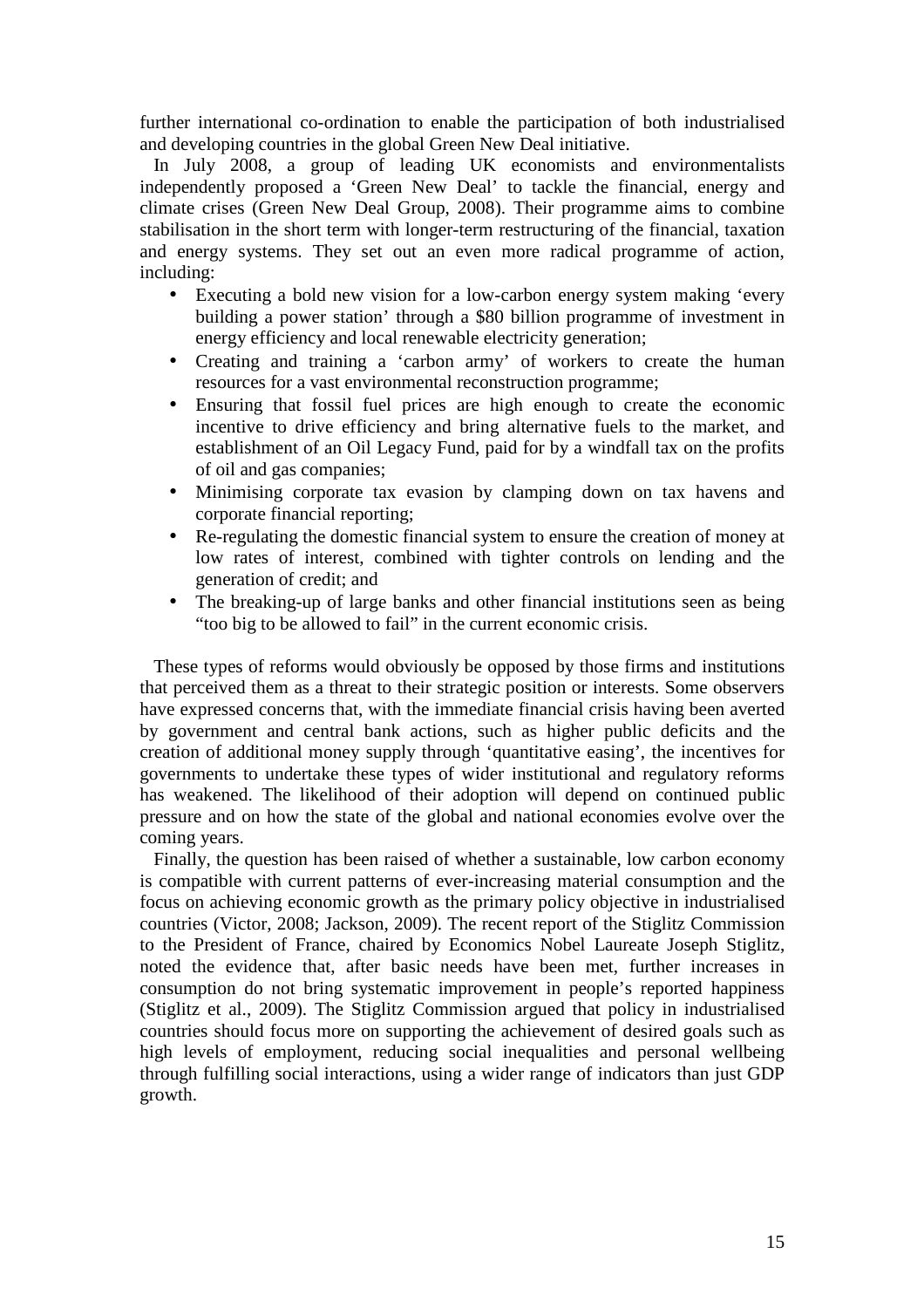#### **7. Towards achieving global climate change mitigation**

This paper has examined the opportunities and challenges of moving to a low carbon economy to mitigate the severe threat posed by human-induced climate change. Whilst there is some agreement on the outline of the steps needed – to put a price on carbon emissions; to promote innovation and deployment of low carbon technologies; and to overcome institutional and non-market barriers to adoption of energy efficiency and low carbon measures – there is much less agreement on the technical and economic feasibility and political acceptability of these steps.

The mainstream political position has been to work in incremental steps to implement changes that will gradually reorientate economic decisions of firms and individuals in low carbon directions, whilst setting stronger long-term emissions reduction targets. Thus, the broad outlines of the proposed deal at the UN Climate Change Conference in Copenhagen in December 2009 are expected to be:

- (1) Goals for reductions of GHG emissions by industrialised countries in absolute terms for 2020 and 2050;
- (2) Goals for reduction in GHG emissions by developing countries relative to their expected increases in GDP, for 2020 and 2050;
- (3) Funds provided by industrialised countries for transfer of low carbon technologies to developing countries;
- (4) Funds provided by industrialised and rapidly developing countries for adaptation to impacts of climate change in poorer countries; and
- (5) Regulatory and/or financial incentives for avoiding deforestation in developing countries.

The details, though, of the levels of emissions reduction commitments by individual countries and of the financial transfers between industrialised and developing countries to promote mitigation and adaptation are highly contentious.

Among the main instruments for achieving these targets are expected to be increases in the scope and coverage of national and international carbon markets, such as the European Emissions Trading Scheme, and further regulatory and financial incentives for the innovation and deployment of low-carbon technologies, such as renewable energy sources, electric vehicles and carbon capture and storage (CCS) of emissions from coal- and gas-fired electricity generation. However, as we have seen, the initial implementation of carbon markets in the European Union has not been without problems. Whilst some argue that these initial difficulties will be overcome as more experience with carbon markets is gained and stronger caps are imposed in future phases, others argue that this type of 'downstream' trading system is not likely to be the most effective mechanism for achieving high levels of emissions reductions. This is because there are a very large number of sources covered by this type of scheme. Hence an 'upstream' carbon trading system, based on a smaller number of sources at or closer to primary energy production, such as oil refining and electricity generation has been argued for, as part of a more streamlined policy approach (Tickell, 2008).

The scale of the transformation of systems of production and consumption to achieve a transition to low carbon economies at national and global levels has led some to argue that more radical approaches are needed. Proponents of a 'green new deal' have argued that both a larger green economic stimulus and significant institutional and regulatory changes are needed to address the inter-locking challenges of climate change, ecosystem degradation and economic credit crunch. Recently, the question has been raised of how compatible a sustainable, low carbon economy can be with current patterns of ever-increasing material consumption and focus on economic growth as the prime aim of policy. It is important that all these ideas are subject to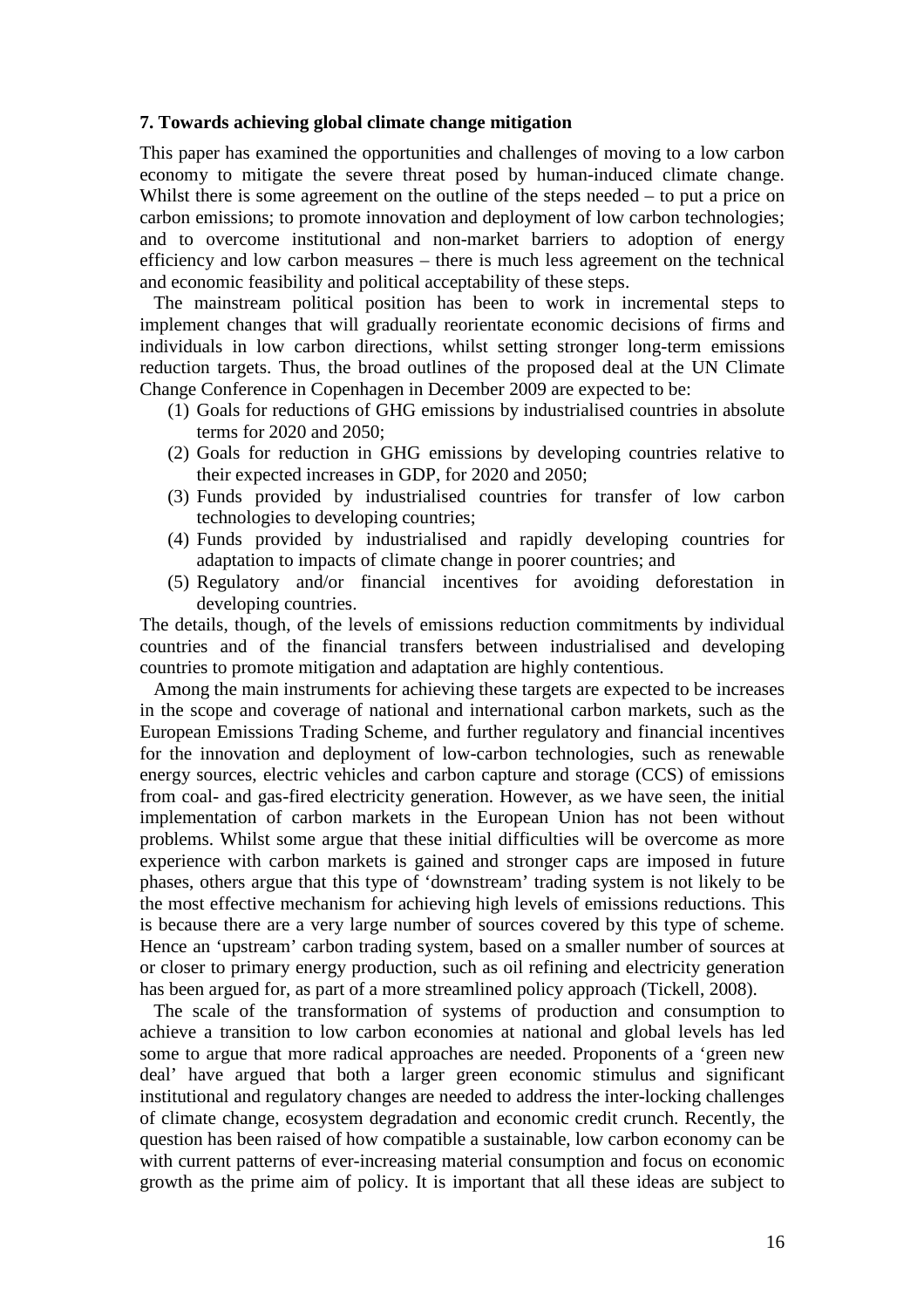public debate and scrutiny, as whether a low carbon future is possible depends on people's willingness to accept significant changes to current socio-economic systems and support for an alternative vision of a more equitable and maybe less materialistic world. In any case, it is clear that high levels of political will, technological innovation, institutional change, business leadership and citizen engagement will be needed to deliver and successfully implement the current and further global agreements to put the world on a pathway to a sustainable and prosperous low-carbon future.

#### **Acknowledgements**

The author is a Research Councils UK Academic Fellow in the Sustainability Research Institute, University of Leeds and a member of the ESRC Centre for Climate Change Economics and Policy. He would like to thank John Dodson, Andy Gouldson and Elisabeth Simelton for helpful comments on an earlier draft.

#### **References**

- Anderson, K. and Bows, A. (2008), Reframing the climate change challenge in light of post-2000 emissions trends. *Phil. Trans. R. Soc. A* **366**, 3863-3882.
- Andersen, M M and Foxon, T J (2009), 'The greening of innovation systems for ecoinnovation – Towards an evolutionary climate mitigation policy', paper presented at DRUID Summer Conference on *'Innovation, Strategy and Knowledge',* Copenhagen Business School, Denmark, http://www2.druid.dk/conferences/papers.php?cf=32
- Barbier, E (2009), *A Global Green New Deal: Final Report*, Report prepared for UNEP, http://www.unep.org/greeneconomy/
- Barroso, J M (2007), 'Europe's energy policy and the third industrial revolution', speech by President of the European Commission at Loyola de Palacio energy conference, Madrid, 1 October 2007
- Bowen, A., Fankhauser, S., Stern, N. and Zenghelis, D. (2009a), *An outline of the case for a 'green' stimulus*. Policy Brief, Centre for Climate Change Economics and Policy, LSE. Available at http://www.cccep.ac.uk/pdf/AnOutlineOfTheCaseForAGreenStimulus.pdf
- Bowen, A, Forster, P M, Gouldson, A, Hubacek, K, Martin, R, O'Neill, D, Rap, A and Rydge, J (2009b), 'The implications of the economic slowdown for greenhouse gas emissions and targets', *Centre for Climate Change Economics and Policy (CCCEP) Working Paper No. 11*, London School of Economics and University of Leeds.
- Committee on Climate Change (2008), *Meeting Carbon Budgets the need for a step change*, 1<sup>st</sup> Annual Report to Parliament, October 2009, http://www.theccc.org.uk/reports
- Committee on Climate Change (2009), *Building a Low Carbon Economy the UK's contribution to tackling climate change*, 1<sup>st</sup> Report, December 2008, http://www.theccc.org.uk/reports
- Dietz, S, Anderson, D, Stern, N, Taylor, C and Zenghelis, D (2007), 'Right for the right reasons: A final rejoinder on the Stern Review', *World Economics* **8** (2), 229-258.
- Foxon, T J (2003), *Inducing innovation for a low carbon future: drivers, barriers and policies*, The Carbon Trust, London, also available at http://www.carbontrust.co.uk/Publications/publicationdetail.htm?productid=CT-2003- 07&metaNoCache=1
- Foxon, T J, Hammond, G P and Pearson, P J (2009), **'**Developing transition pathways for a low carbon electricity system in the UK', *Technological Forecasting and Social Change* (to appear)